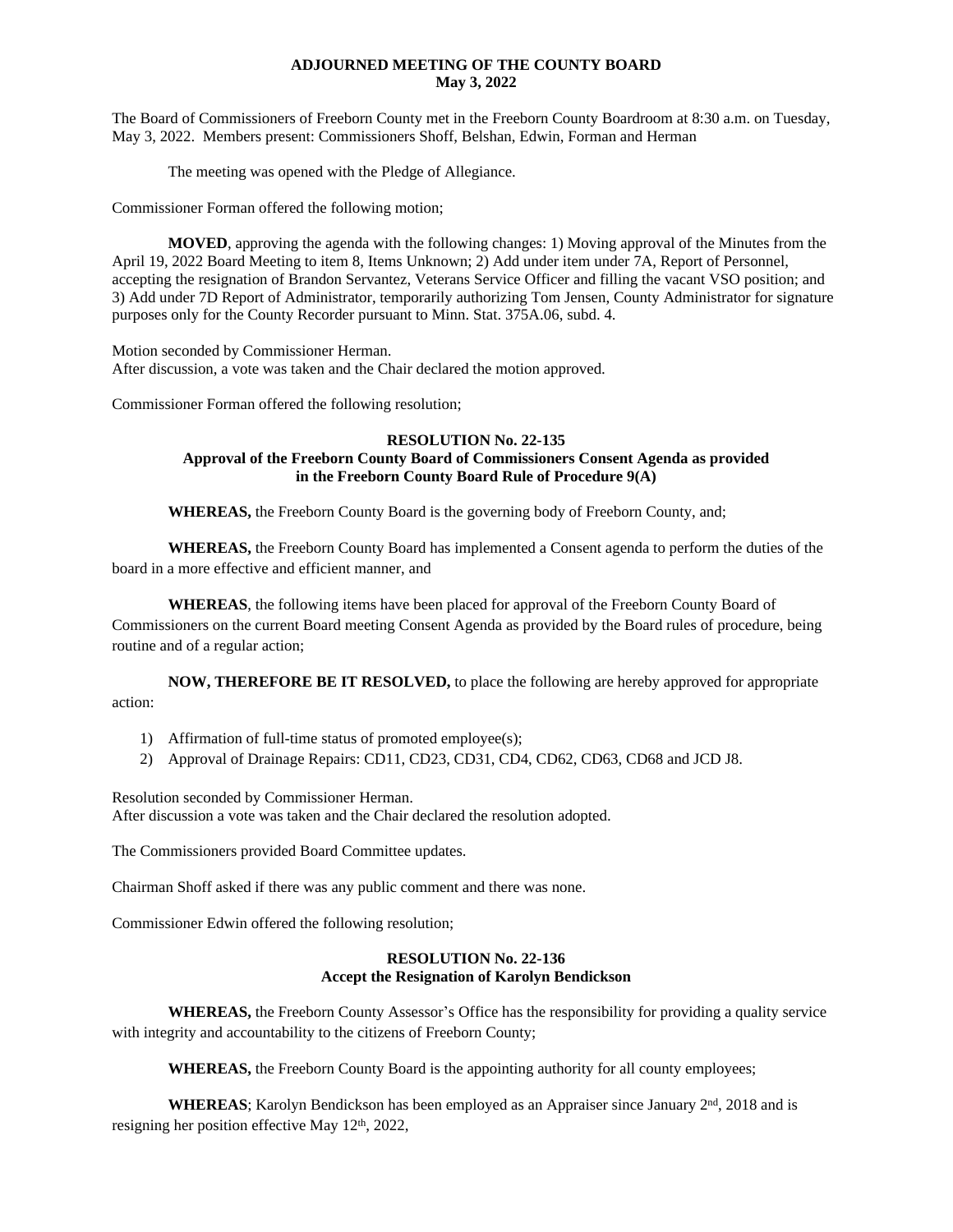**NOW, THEREFORE BE IT RESOLVED,** to accept the resignation of Karolyn Bendickson as a Freeborn Appraiser effective on or about May 12<sup>th</sup>, 2022.

Resolution seconded by Commissioner Herman. After discussion a vote was taken and the Chair declared the resolution adopted.

Commissioner Forman offered the following resolution;

# **RESOLUTION No. 22-137 Accept the Resignation of Brandon Servantez**

**WHEREAS,** the Freeborn County Veteran's Service has the responsibility for providing a quality service with integrity and accountability to the citizens of Freeborn County;

**WHEREAS,** the Freeborn County Board is the appointing authority for all county employees;

**WHEREAS**; Brandon Servantez has been employed as the Veteran Service Officer since April 30<sup>th</sup>, 2018 and is resigning his position effective June 3rd, 2022,

**NOW, THEREFORE BE IT RESOLVED,** to accept the resignation of Brandon Servantez as the Veteran Service Officer effective on or about June  $3<sup>rd</sup>$ , 2022.

Resolution seconded by Commissioner Herman. After discussion, a vote was taken and the Chair declared the resolution approved.

Commissioner Belshan offered the following resolution:

#### **RESOLUTION No. 22-138 To Fill the Vacant Veteran Service Officer Position**

**WHEREAS,** the Freeborn County employees have the responsibility for providing quality service with integrity and accountability to the citizens of Freeborn County;

**WHEREAS,** the Freeborn County Board is the appointing authority for all county employees, and;

**WHEREAS**, Brandon Servantez, Freeborn County Veteran Service Officer has resigned his position effective June 3rd, 2022;

**NOW, THEREFORE BE IT RESOLVED,** that the board approves the filling of the vacant Freeborn County Veteran Service Officer position.

Resolution was seconded by Commissioner Herman. After discussion, a vote was taken and the Chair declared the resolution approved.

At approximately 8:45 a.m. a Public Hearing was held to take public comment on the County's intent to seek the issuance of a five-year capital improvement plan and authorizing the issuance and sale of general obligation capital improvement plan bonds. The Chairman called multiple times if there were any opponents, proponents and/or neutral parties. Hearing none the Chair concluded the public hearing.

Commissioner Edwin offered the following resolution:

### **RESOLUTION No. 22-139 Approving a Public Hearing Regarding the Use of Revenues Generated from the Transportation Sales and Use Tax**

**WHEREAS**, the Freeborn County Highway Department has the responsibility of maintaining the county road system; and

**WHEREAS**, a Transportation Sales and Use Tax was enacted by the Freeborn County Board of Commissioners in 2016 per statute 297A.993; and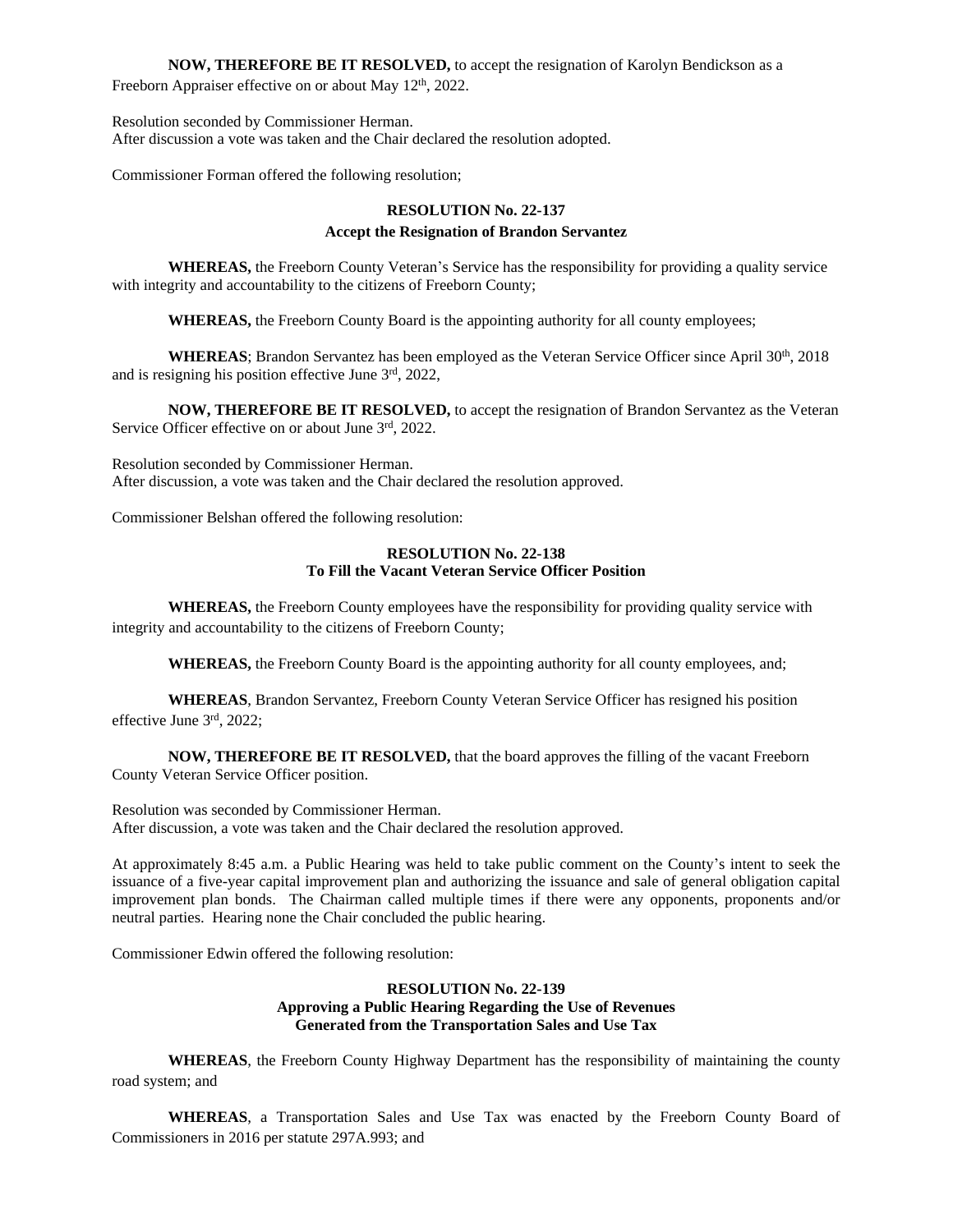**WHEREAS**, projects originally proposed to be funded using revenue from the tax have been completed and other projects have been identified for future funding; and

**WHEREAS**, Minnesota Statute 297A.993 Subd. 2 allows for a county to dedicate the proceeds from the County Transportation Sales and Use Tax to new projects following a public hearing to receive public input.

**NOW, THEREFORE BE IT RESOLVED**, the Freeborn County Board of Commissioners call for a public hearing for the purpose of receiving public input on the proposed list of the projects eligible for funding with revenues generated from the Freeborn County Transportation Sales and Use Tax.

Resolution was seconded by Commissioner Herman. After discussion, a vote was taken and the Chair declared the resolution approved.

Commissioner Herman offered the following resolution:

### **RESOLUTION No. 22-140 To Recommend Managed Care Organization Contracts to the MDH for Adults with Disabilities and for Seniors**

**WHEREAS,** the Minnesota Department of Human Services supervises the administration of medical assistance programs for eligible recipients by county agencies; and

**WHEREAS,** the Minnesota Department of Human Services, contracts with managed care organizations, certified by the Minnesota Department of Health, to provide health care services for individuals enrolled in Minnesota Health Care Programs; and

**WHEREAS,** the commissioner of the Minnesota Department of Human Services shall, with the participation of counties and with full consideration for the interests of counties, plan and implement a unified, accountable, comprehensive health services system; and

**WHEREAS,** the Freeborn County Department of Human Services and the Freeborn County Department of Public Health administer and provide services to Adults with Disabilities (SNBC) and to Seniors in accordance with medical assistance program rules, and in partnership with managed care organizations; and

**WHEREAS,** state law requires re-procurement every five years of managed care organizations to provide health care services to Adults with Disabilities (SNBC) and to Seniors within each county; and

**WHEREAS,** the Minnesota Department of Human Services released requests for proposals and received responses from managed care organizations, which have been jointly evaluated with state and county participation, as part of the re-procurement process; and

**WHEREAS,** Freeborn County participated in evaluating responses for provision of health care services for Adults with Disabilities (SNBC) and for Seniors in Freeborn County, and Letters of Recommendation for Managed Care Contracts have been prepared for submission to the Minnesota Department of Human Services; therefore

**BE IT RESOLVED,** that the recommendations for Managed Care Organization contracts for Adults with Disabilities (SNBC) and Seniors are approved, as outlined in the attached letters of recommendation.

Resolution was seconded by Commissioner Edwin. After discussion, a vote was taken and the Chair declared the resolution approved.

Commissioner Herman offered the following resolution:

# **RESOLUTION No. 22-141 Authorizing Administrator Temporary Signatory Authority for Recorder's Office**

**RESOLVED**, authorizing County Administrator Thomas Jensen temporary signatory authority for the Freeborn County Recorder's office pursuant to Minn. Stat. § 375A.06, Subd. 4.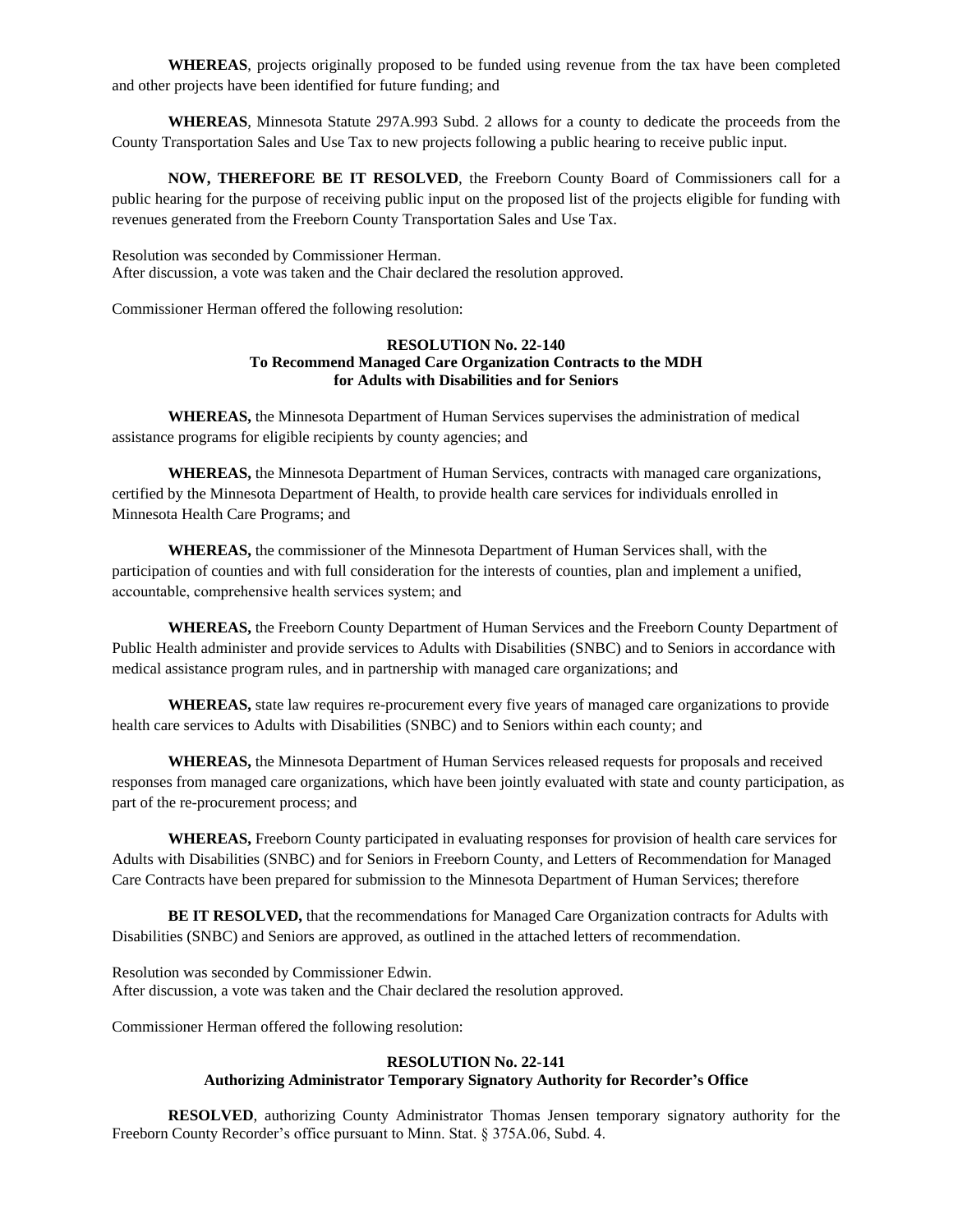Resolution was seconded by Commissioner Forman. After discussion, a vote was taken and the Chair declared the resolution approved.

Commissioner Forman offered the following resolution:

#### **RESOLUTION No. 22-142 Approval of Minutes**

#### **RESOLVED**, approving the April 19, 2022 Board Minutes.

Resolution was seconded by Commissioner Herman. After discussion, a vote was taken with Commissioners Edwin, Forman, Herman and Shoff voting yay and Commissioner Belshan voting nay. The Chair declared the resolution approved.

Commissioner Forman offered the following resolution:

# **RESOLUTION No. 22-143**

# **Approving Five-Year Capital Improvement Plan 2022-2026 and Confirming Intent to Issue Bonds**

WHEREAS, there has been presented to this Board a Five-Year Capital Improvement Plan 2022-2026 (the "Plan") for the County prepared in accordance with Minnesota Statutes, Section 373.40;

WHEREAS, in preparing the Plan, this Board considered the factors set forth in Minnesota Statutes, Section 373.40, Subd. 3; and

WHEREAS, a public hearing was duly called and held on the Plan and the Board's intent to issue bonds to finance projects contemplated by the Plan consisting of various facility renovation and improvement projects, as further described in the Plan, pursuant to the requirements of Minnesota Statutes, Section 373.40.

NOW THEREFORE, BE IT RESOLVED BY THE BOARD OF COMMISSIONERS OF FREEBORN COUNTY, MINNESOTA, AS FOLLOWS:

1. The Plan is hereby approved.

2. County staff are hereby authorized to do all other things and to take all other action as may be necessary or appropriate to carry out the Plan in accordance with applicable laws and regulations.

3. The Board's intent to issue bonds pursuant to the Plan is hereby confirmed. Preliminary schedules describing the bonds are set forth in the Plan and the amount of bonds will not exceed \$14,000,000. The issuance of the bonds is subject to a referendum if a petition meeting the requirements of Minnesota Statutes, Section 373.40, Subd. 2(c) requesting a vote on the issuance is filed with the County Auditor within 30 days after the date hereof.

4. PFM Financial Advisors LLC, the municipal advisor to the County (the "Municipal Advisor") is authorized to prepare an Official Statement related to the sale of the Bonds. In connection with the sale of the Bonds, the officers or employees of the County are authorized and directed to cooperate with the Municipal Advisor and participate in the preparation of the Official Statement for the Bonds and to execute and deliver it on behalf of the County upon its completion.

5. The law firm Kutak Rock LLP, as bond counsel for the County, is authorized to act as bond counsel and to assist in the preparation and review of necessary documents, certificates and instruments relating to the Bonds and the officers, employees and agents of the County are hereby authorized to assist Kutak Rock LLP in preparation of such documents, certificates and instruments

#### Resolution was seconded by Commissioner Herman.

After discussion, a vote was taken with Commissioners Edwin, Forman, Herman and Shoff voting yay. Commissioner Belshan voting nay with the following dissent: "*it's a flawed process allowing the consultant to do the bidding process. We should do it ourselves through our Public Works Department.*" The Chair declared the resolution approved.